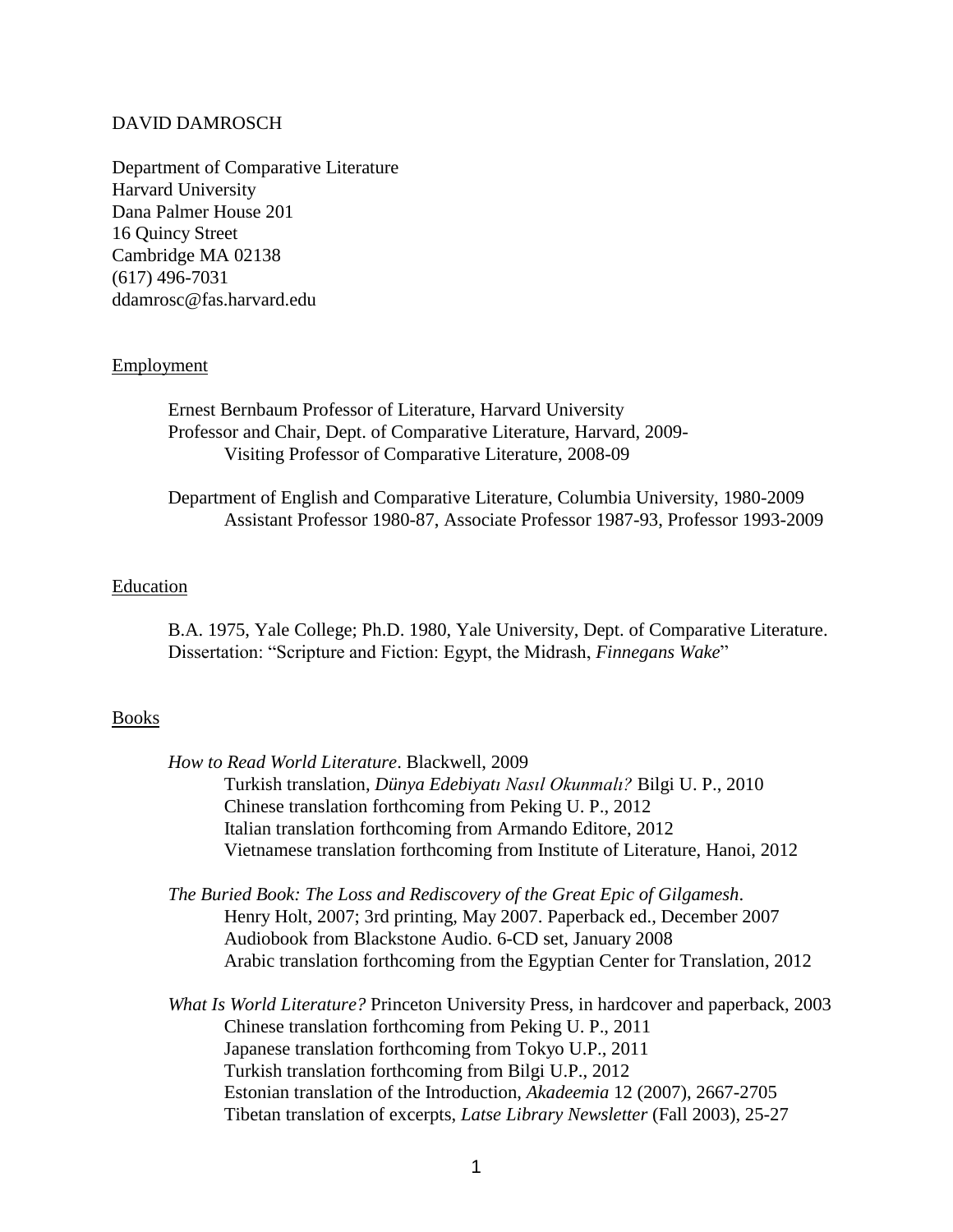- *Meetings of the Mind*. Princeton University Press, 2000 Paperback edition, 2010 Polish translation forthcoming from Jagiellonski University Press, 2012
- *We Scholars: Changing the Culture of the University*. Harvard University Press, in hardcover and paperback, 1995 Spanish trans. forthcoming from the Fundación Universidad de Palermo, Buenos Aires
- *The Narrative Covenant: Transformations of Genre in the Growth of Biblical Literature*. Harper & Row, 1987 Paperback edition, Cornell University Press, 1991

### Edited and Co-edited Volumes

- *The Routledge Companion to World Literature*, ed. Theo D"haen, David Damrosch, and Djelal Kadir. Forthcoming from Routledge in 2011
- *The Canonical Debate Today: Crossing Disciplinary and Cultural Boundaries*, ed. Liviu Papadima, David Damrosch, and Theo D"haen. Amsterdam: Rodopi, 2011
- *Xin Fang Xiang: Bi Jiao Wen Xue Yu Shi Jie Wen Xue Du Ben* [*New Directions: A Reader of Comparative and World Literature*], ed. David Damrosch, Chen Yongguo and Yin Xing. Trans. Yin Xing et al. Beijing: Peking U. P., 2010

*Teaching World Literature*, ed. David Damrosch. Modern Language Association, 2009

- *The Princeton Sourcebook in Comparative Literature: From the European Enlightenment to the Global Present*, ed. David Damrosch, Natalie Melas, and Mbongiseni Buthelezi. Princeton University Press, 2009
- Joseph Conrad and Rudyard Kipling, *Heart of Darkness, The Man Who Would Be King, and Other Works on Empire*, ed. David Damrosch. A Longman Cultural Edition. Pearson Longman, 2006
- *The Longman Anthology of World Literature.* Longman, 2004. Six vols., 6500 pp. General editor, with twelve co-editors; regional editor for the ancient Near East and for Mesoamerica. Second ed., general editor with David L. Pike, 2008

*The Longman Anthology of World Literature*, Compact Edition. 2800pp., 2007, general editor with David L. Pike

*The Longman Anthology of British Literature*. Addison Wesley Longman, 1998; general editor, with eleven co-editors. Six volumes, 6000 pp. Fourth ed., 2009, general editor with Kevin Dettmar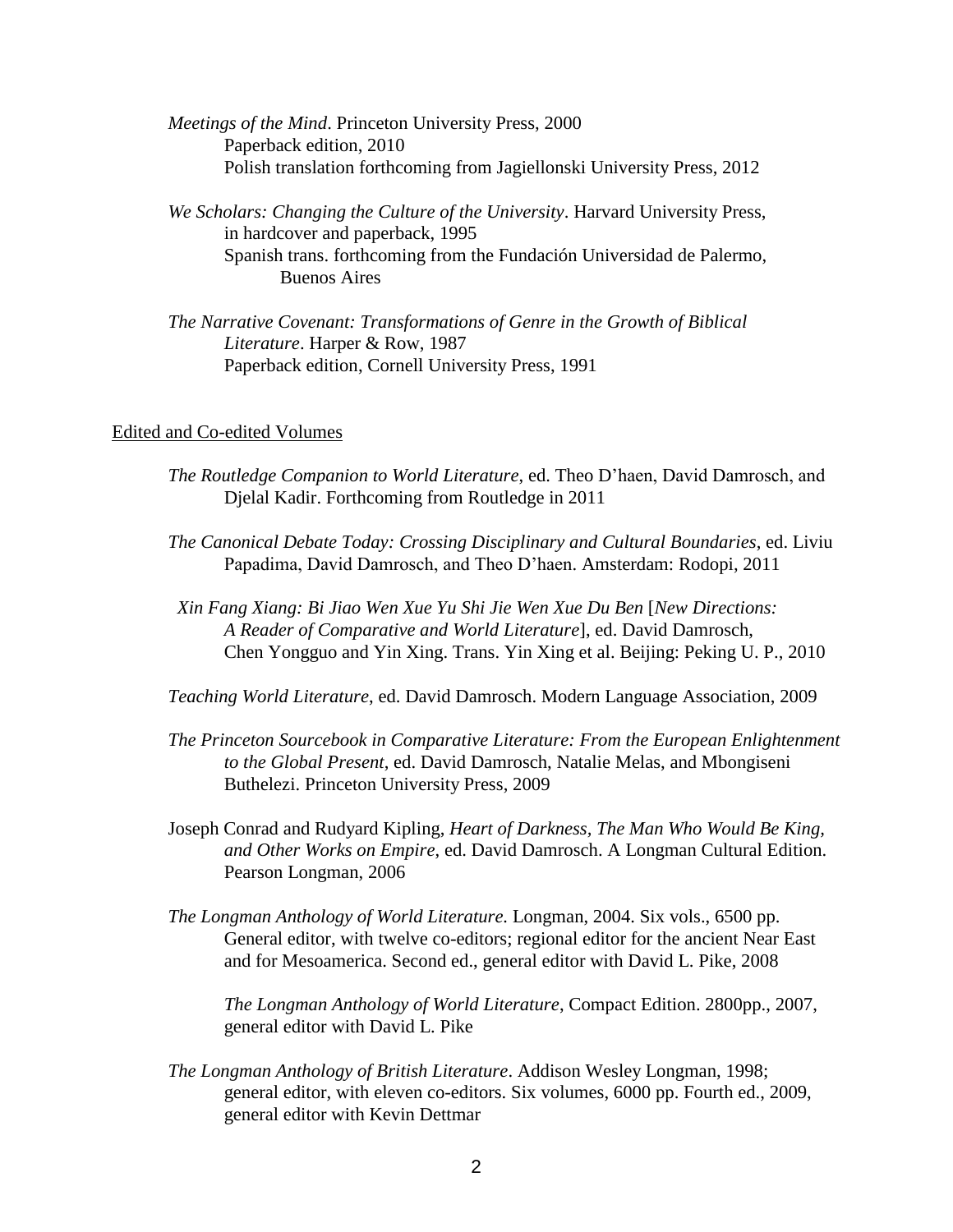*The Longman Anthology of British Literature*, Compact Edition, 2600 pp, 1999; 2nd ed., 2003. Rev. ed. in two volumes, co-ed. with Kevin Dettmar, under the title *Masters of British Literature*, 2007

Contributing editor, *The HarperCollins World Reader*, ed. Mary Ann Caws and Christopher Prendergast, 2 vols., 1994; co-editor of the 500-page first section ("The Ancient Mediterranean World," with Laura Slatkin) and the final section ("Literature Across Borders," with Christopher Prendergast)

# Articles

- "*Weltliteratur, littérature universelle, vishwa sahitya*. . ." (with Theo D"haen). Introduction to *The Routledge Companion to World Literature*, forthcoming
- "Hugo Meltzl and the "Principle of Polyglottism."" Forthcoming in *The Routledge Companion to World Literature*
- "Comparative World Literature." In Papadima, Damrosch, and D"haen, eds., *The Canonical Debate Today* (Amsterdam: Rodopi, 2011), 171-80
- Introduction and concluding interview, in Damrosch, Chen, and Yin, eds., *Xin Fang Xiang* (Peking U. P., 2010), 3-10 and 295-300

"National Literatures in an Age of Globalization." *ADE Bulletin* 149 (2010), 26-37

- "The Best that Has Been Bought and Stolen." *Critical Inquiry* 35 (2009), 1063-68
- "How American Is World Literature?" *The Comparatist* 32:1 (2009), 12-19. Chinese translation published in *World Literature and China in a Global Age*, ed. Zhang Jian et al. (Beijing: Chinese Social Sciences Press, 2010), 135-43
- "World Literature In Between," trans. by Sila Okur as "Aralıkta Dünya Edebiyatı." Introduction to E. Efe Çakmak, ed., *Dünya Edebiyatı Deyince* (Varlik, 2009), 9-18
- Interview with Orhan Pamuk, trans. by F. and O. Deníztekín as "Orhan Pamuk ile Söyleşi," in E. Efe Çakmak, ed., *Dünya Edebiyatı Deyince*, 19-34
- "Frames for World Literature." In Fotis Jannidis, ed., *Grenzen der Literatur* (de Gruyter, 2009), 1-20
- "Introduction." *The Princeton Sourcebook in Comparative Literature* (Princeton U.P., 2009), ix-xvi
- "All the World in the Time." *Teaching World Literature* (MLA, 2009), 1-11
- "Major Cultures and Minor Literatures." *Teaching World Literature*, 193-204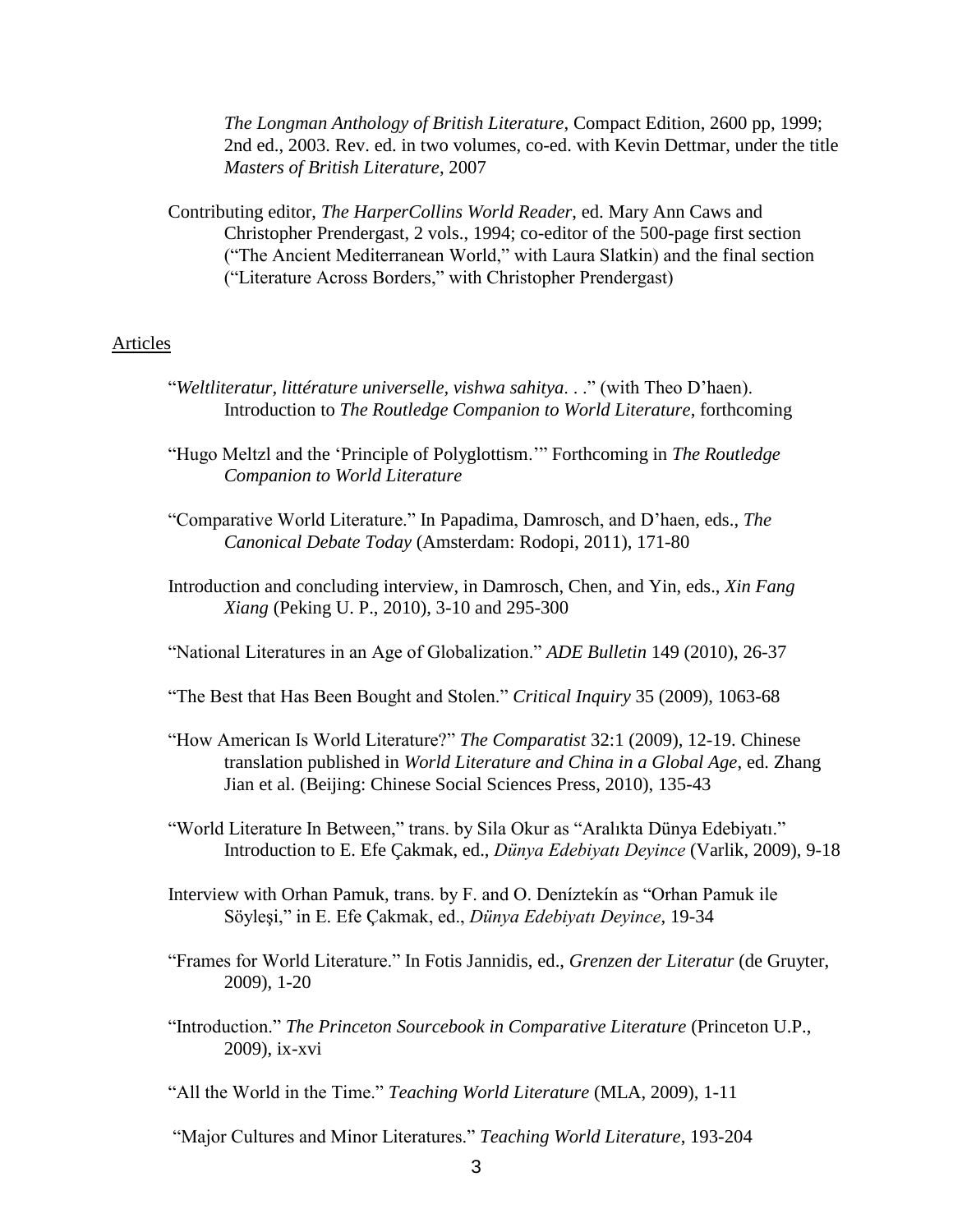"Toward a History of World Literature." *New Literary History* 39:3 (2008), 481-95

- ""What Could a Message Mean to a Cloud?": Kalidasa Travels West." *Translation Studies* 1:1 (2008), 41-54
- "Epic Hero" (excerpt from *The Buried Book*). *Smithsonian Magazine* (May 2007), 94-103

"Trading Up with Gilgamesh." *The Chronicle of Higher Education*, 9 March 2007, B5

"Teaching With – and Against – Translation." In the ADPCL Report on the Undergraduate Comparative Literature Curriculum, *Profession* 2006, 177-197; pp. 191-93

"Scriptworlds: Writing Systems and the Formation of World Literature." *Modern Language Quarterly* 68:2 (2007), 195-219. Vietnamese trans. by Cao Việt Dũng as "Các thế giố i chũ viết," in *Nghiên Cúu Văn Hoc* [Literary Studies] 11 (465), 2010, 21-43

- "Global Regionalism." *European Review* 15:1 (2007), 135-43. Repr. in Nele Bemong et al, eds., *Re-Thinking Europe: Literature and (Trans)National Identity* (Amsterdam: Rodopi, 2008), 47-58
- "Where Is World Literature?" In Gunilla Lindberg-Wada, ed., *Studying Transcultural Literary History* (Berlin: de Gruyter 2006), 211-20
- "World Literature in a Postcanonical, Hypercanonical Age." In Haun Saussy, ed., *Comparative Literature in an Age of Globalization* (Hopkins, 2006), 43-53. Danish trans., "Verdenslitteratur i en post-kanonisk, hyper-kanonisk tid," in Mads R. Thomsen, ed., *Verdenslitteratur*. Aarhus: Aarhus U. P., 2008
- "Rebirth of a Discipline: The Global Origins of Comparative Literature." *Comparative Critical Studies* 3:1-2 (2006), 99-112 Chinese version, trans. Yin Xing, in Damrosch et al., *Xin Fang Xiang*, 40-51 Hungarian version, trans. Kupán Zsuzsanna, in *Irodalomtörténet* (Fall 2007) Polish translation forthcoming in *Wieloglos* ("Polyphony"), 2011
- "Vectors of Change." In *Envisioning the Future of Doctoral Education*, ed. Chris M. Golde and George E. Walker (Jossey-Bass, 2006), 34-45
- "P. G. Wodehouse." *The Oxford Encyclopedia of British Literature*, ed. David Scott Kastan (Oxford U. P., 2006), 5:303-6. Earlier version in *British Writers* III, ed. George Stade (Scribner"s, 1996), 447-64
- "Secular Criticism Meets the World." *Cairo Review of Books*, November 2005, 3-6; with accompanying interview, "Oblique Refractions," *Al-Ahram Weekly*, 17-23 November 2005, 19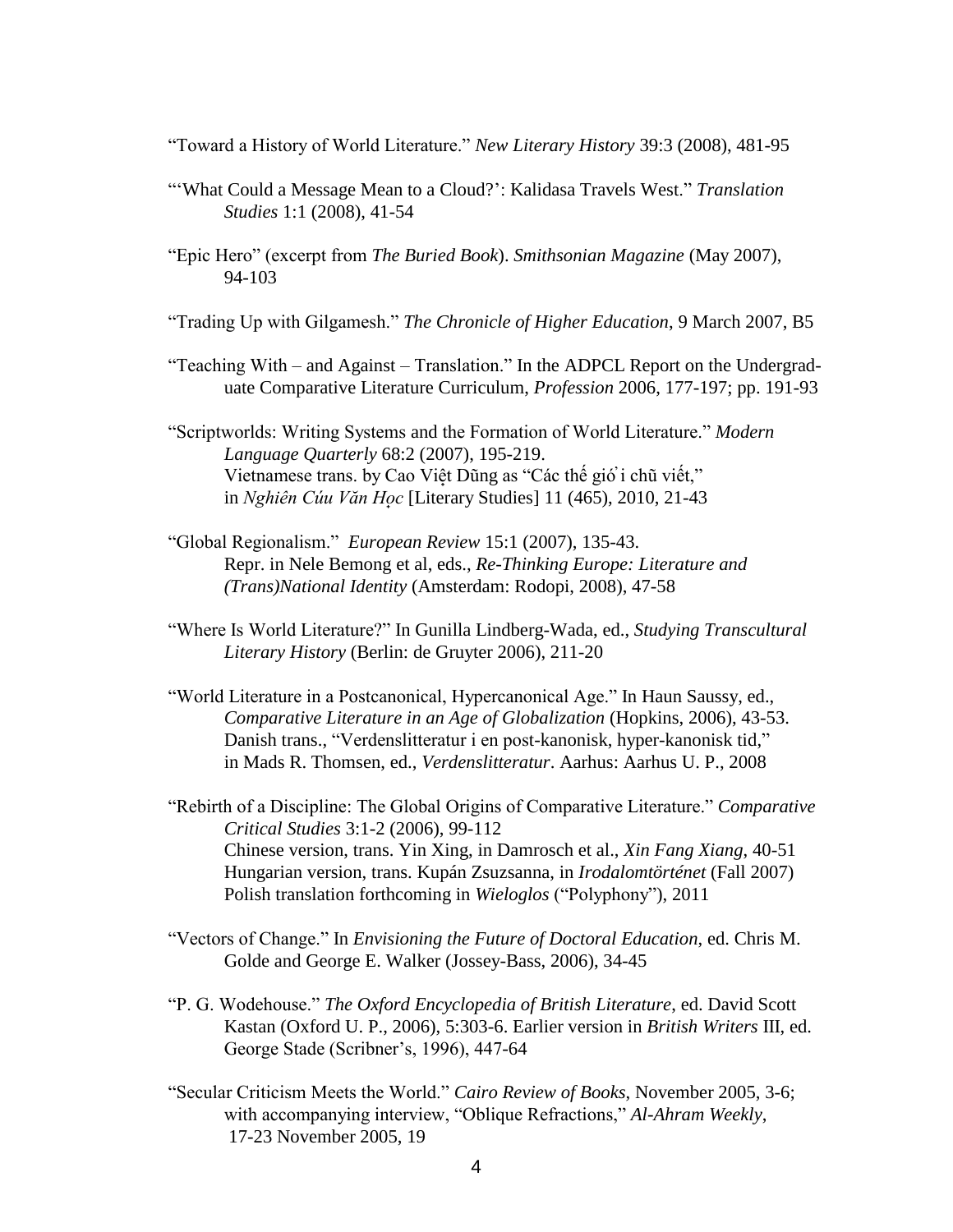- "Death in Translation." In Sandra Bermann and Michael Wood, eds., *Nation, Language, and the Ethics of Translation* (Princeton U. P., 2005), 380-98
- "Though It Was Jade, Though It Was Gold: Mutability in Aztec Poetry." *Yearbook of Comparative and General Literature* 50 (2004), 5-14
- "World Literature, National Contexts." *Modern Philology* 100:4 (2003), 512-531
- "The Road of Excess: Comparative Literature at a Double Crossroads" (ACLA presidential address). *Comparative Literature* 55:3 (2003), viii-xv
- "What Is World Literature?" *World Literature Today*, April-June 2003, 9-14

"Comparative Literature?" *PMLA* 118:2 (2003), 326-330

- "National Culture, International Theory." In Eduardo Coutinho, ed., *Fronteiras Imaginadas* (Rio de Janeiro: Aeroplano Editora, 2001), 97-103
- "World Literature Today: From the Old World to the Whole World." *Symplokê* 8:1-2 (2001), 7-19. Repr. In Jeffrey R. Di Leo, ed., *On Anthologies: Politics and Pedagogy* (University of Nebraska Press, 2004), 31-46
- "Mentors and Tormentors in Doctoral Education." *The Chronicle of Higher Education*, 17 November 2000, B24
- "The Mirror and the Window: Reflections on Anthology Construction." *Pedagogy* 1:1 (Fall, 2000), 207-14
- "Four Characters in Search of the Meaning of Culture" (excerpt from *Meetings of the Mind*). *The Chronicle of Higher Education,* 7 December 1999, B6-9
- "So Much to Read, So Little Time: Anthologies and the Changing Shape of the Past." *The Chronicle of Higher Education* 16 April 1999, B7-8

"Museum-Quality Politics." *Washington Post*, Outlook section, 1 January 1998, C1, 5

- "A Past We Can Live With." *Civilization* (April 1997), 76-78
- "Gilgamesh and Genesis" (excerpt from *The Narrative Covenant*). In John Maier, ed., *Gilgamesh: A Reader* (Bolchazy-Carducci Press, 1997), 192-204
- "The Semiotics of Conquest." *American Literary History* (Fall, 1996), 516-32
- "Can Classics Die?" *Lingua Franca* 5:6 (September, 1995), 61-66
- "Collaborative Writing and the Mentalist Myth." *Writing Sociology* 3:2 (1995), 4-5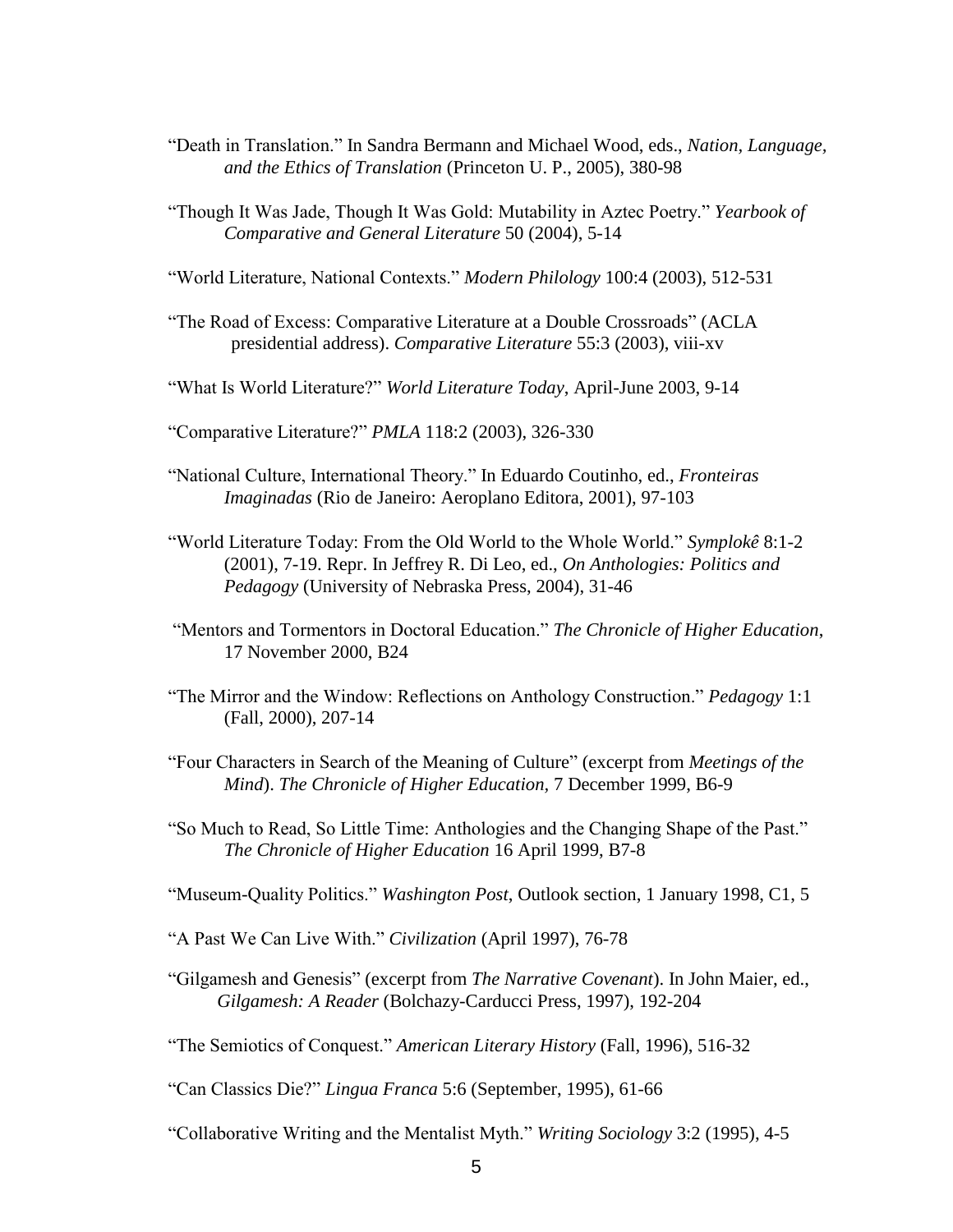"Literary Study in an Elliptical Age." In Charles Bernheimer, ed., *Comparative Literature in the Age of Multiculturalism* (Johns Hopkins, 1995), 122-133

"The Scholar as Exile." *Lingua Franca* 5:2 (January 1995), 56-60

- "The Ethnic Ethnographer: Judaism in *Tristes Tropiques*." *Representations* 50 (1995), 1-13
- "Auerbach in Exile." *Comparative Literature* 47:2 (1995), 97-117. Turkish trans. by Kemal Atakay, "Sürgündeki Auerbach," in E. Efe Çakmak, ed., *Dünya Edebiyatı Deyince* (Istanbul; Varlik, 2009), 259-93
- "The Aesthetics of Conquest: Aztec Poetry Before and After Cortés."*Representations* 33 (1991), 101-20; repr. in Stephen Greenblatt, ed., *New World Encounters* (University of California Press, 1992), 139-58
- "Non Alia Sed Aliter: The Hermeneutics of Gender in Bernard of Clairvaux." In *Images of Sainthood*, ed. T. Szell and R. Blumenfeld-Kosinski (Cornell, 1991), 181-95
- "The Rhetoric of Allegory: Burke and Augustine." In *The Legacy of Kenneth Burke*, ed. Herbert Simons and Trevor Melia (Wisconsin, 1989), 224-38
- "The (Am)bivalence of Allegory." *Prooftexts* (Fall 1989), 125-33
- "Allegories of Love in Egyptian Poetry and the Song of Songs." *Stanford Literature Review* 5 (1988), 25-42
- "Leviticus." In *The Literary Guide to the Bible*, ed. Robert Alter and Frank Kermode (Harvard U.P., 1987), 66-77
- "The Politics of Ethics: Freud and Rome." In *Pragmatism's Freud*, ed. J. Smith and W. Kerrigan (Johns Hopkins U.P., 1986), 102-25
- "Heinrich von Kleist." In *European Writers*, ed. George Stade (Scribner"s, 1985)

"Peter Bell Revised." *The Wordsworth Circle* 4 (1980), 232-38

#### Book Reviews

- Review of Mads Rosendahl Thomsen, *Mapping World Literature*. *Comparative Literature Studies* 47:3 (2010), 396-99
- Review of Yusef Komunyakaa and Chad Gracia, *Gilgamesh: A Verse Play*. *American Book Review* 28:6 (2007), 14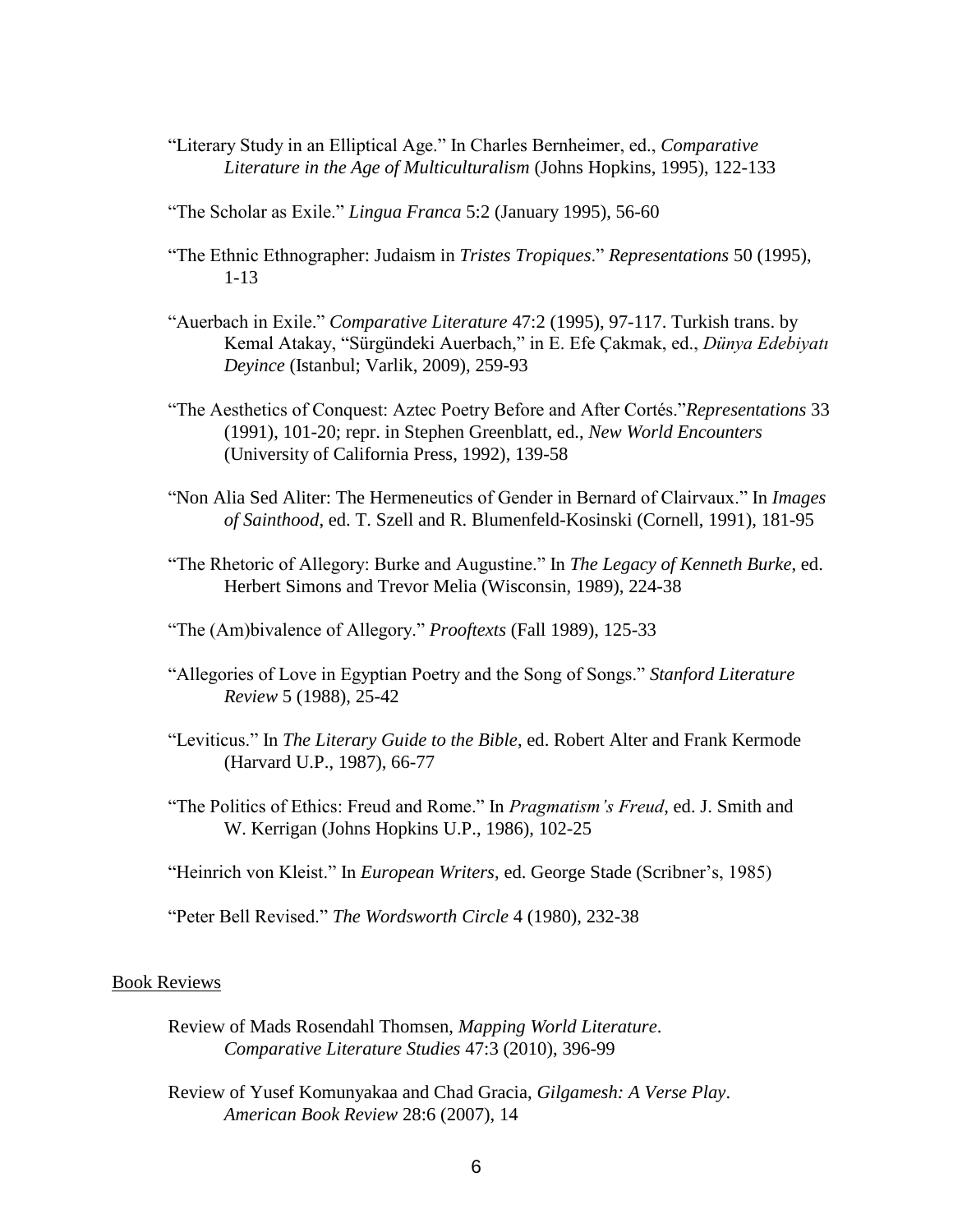- Review of Eugene Eoyang, ed., *Intercultural Explorations*. *Yearbook of Comparative and General Literature* 52 (2007), 193-96
- Review of Steven Brint, ed., *The Future of the City of Intellect: The Changing American University*. *Academe*, January 2003
- Review of Vasilis Lambropoulos, *The Rise of Eurocentrism*. *Annals of Scholarship*, 1996
- Review of David Denby, *Great Books*, and of Lawrence Levine, *The Opening of the American Mind*. *Washington Post Book World*, 29 September 1996, pp. 3, 14
- "The Idea of a University": Review of James Freedman, *Idealism and Liberal Education* and Nicholas Farnham, ed., *Rethinking Liberal Education*. *Washington Post Education Review*, 7 April 1996, 14f.
- Review of William H. Pritchard, *English Papers*, and of John K. Wilson, *The Myth of Political Correctness*. *Washington Post Education Review*, 5 November 1995, 13
- Review of David Pinault, *Story-Telling Techniques in the Arabian Nights*. *Journal of the American Oriental Society* 114:2 (1994), 39-40
- Review of Olivier Bernier, *Fireworks at Dusk: Paris in the Thirties*. *New York Newsday* 21 March 1993, 38
- Review of Erling Holtsmark, *Tarzan and Tradition*. *Comparative Literature Studies* (Summer 1984), 246-47

#### Translations

- Kabti-ilani-Marduk, "Erra and Ishum." In Damrosch et al., *The Longman Anthology of World Literature*, 2004, volume A:143-56
- Walther von der Vogelweide, "Saget mir ieman, waz ist minne?" and four other poems. Ibid., B:898-903

Mechthild von Magdeburg, from *Das fließende Licht der Gottheit*. Ibid., B:1060-65

"Xi huel om pehua" (Aztec song). Ibid., C:798-99

Mbwil a M. Ngal, from *Giambatista Viko ou le viol du discours africain*. Ibid., F:966-69

Germaine de Staël, "De l"Esprit générale de la littérature moderne." In Damrosch et al., *The Princeton Sourcebook in Comparative Literature*, 10-16

Jean-Marie Carré, "Un Préface à *La Littérature comparée.*" Ibid., 158-60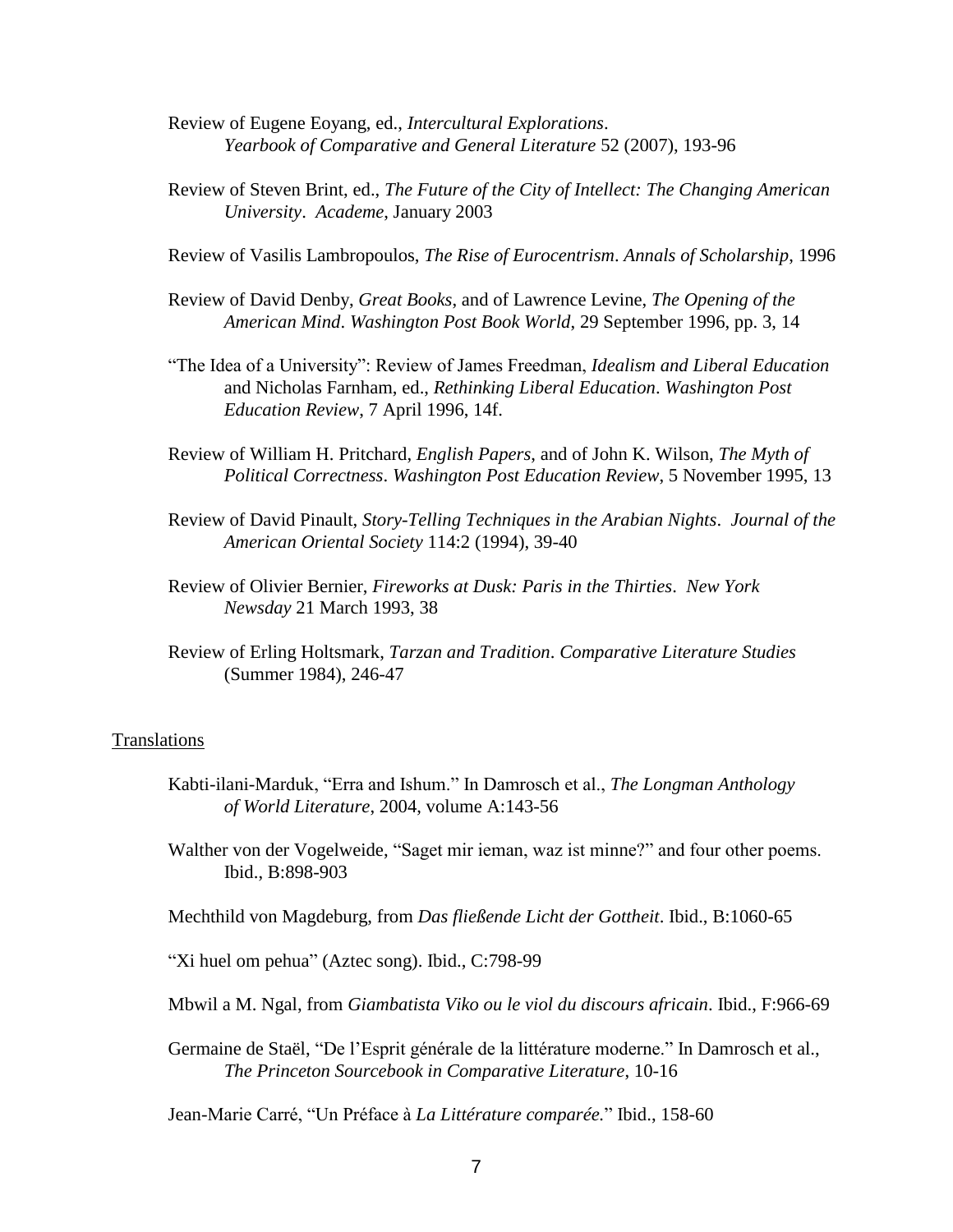### Lectures

- Three lectures at the Institute of Literature, Vietnamese Academy of Social Sciences, Hanoi, on structuralism and poststructuralism, translation theory, and theories of world literature, March 2011
- "Grand Theft Ovid: Literary Studies and the Internet." Tsinghua University, Beijing, March 2011
- "Literary History for a Global Age: The Legacy of S.K. Das." S.K. Das Memorial Lecture, Comparative Literature Association of India, Ahmedabad, March 2011
- "National Literature, Comparative Literature, World Literature." Closing address, CLAI biennial conference, Ahmedabad, March 2011
- "The End of the Book? Literary Studies in a Post-Literary Age, 1867 / 1967 / 2067." Peter Burton Hanson Memorial Lecture, Northeastern U., February 2011
- "The Post-Parisian Post-colonial." MLA, Los Angeles, January 2011
- "Reshaping the Multilingual Classroom." MLA, January 2011
- "The Imitative Fallacy in Scholarly Writing." MLA, January 2011
- "The Politics of Global English." Keynote address, English Language and Literature Association of Korea, Daejeon, South Korea, December 2010
- "City Walls and Culture-founding Fish: Ideas of Civilization in the Ancient Near East." City University of Hong Kong, November 2010
- "Is Jesus an Epic Hero?" University of Tampa, November 2010
- "Becoming Canonical: National Literatures in the Empire of Signs." Research Institute for Korean Studies, Korea University, Seoul, August 2010
- "World Literature as Alternative Discourse." Shanghai Jiao Tong U., August 2010
- "Ideas of World Literature: From Brandes to Casanova and Back Again." Conference on "Scandinavian World Literature," Georg Brandes-Skolen, U. of Copenhagen, June 2010
- "Snorri Sturluson and the Invention of Scandinavian World Literature." Brandes-Skolen, June 2010
- "Scriptworlds: Writing Systems, Canon Formation, and Cultural Identity." Center for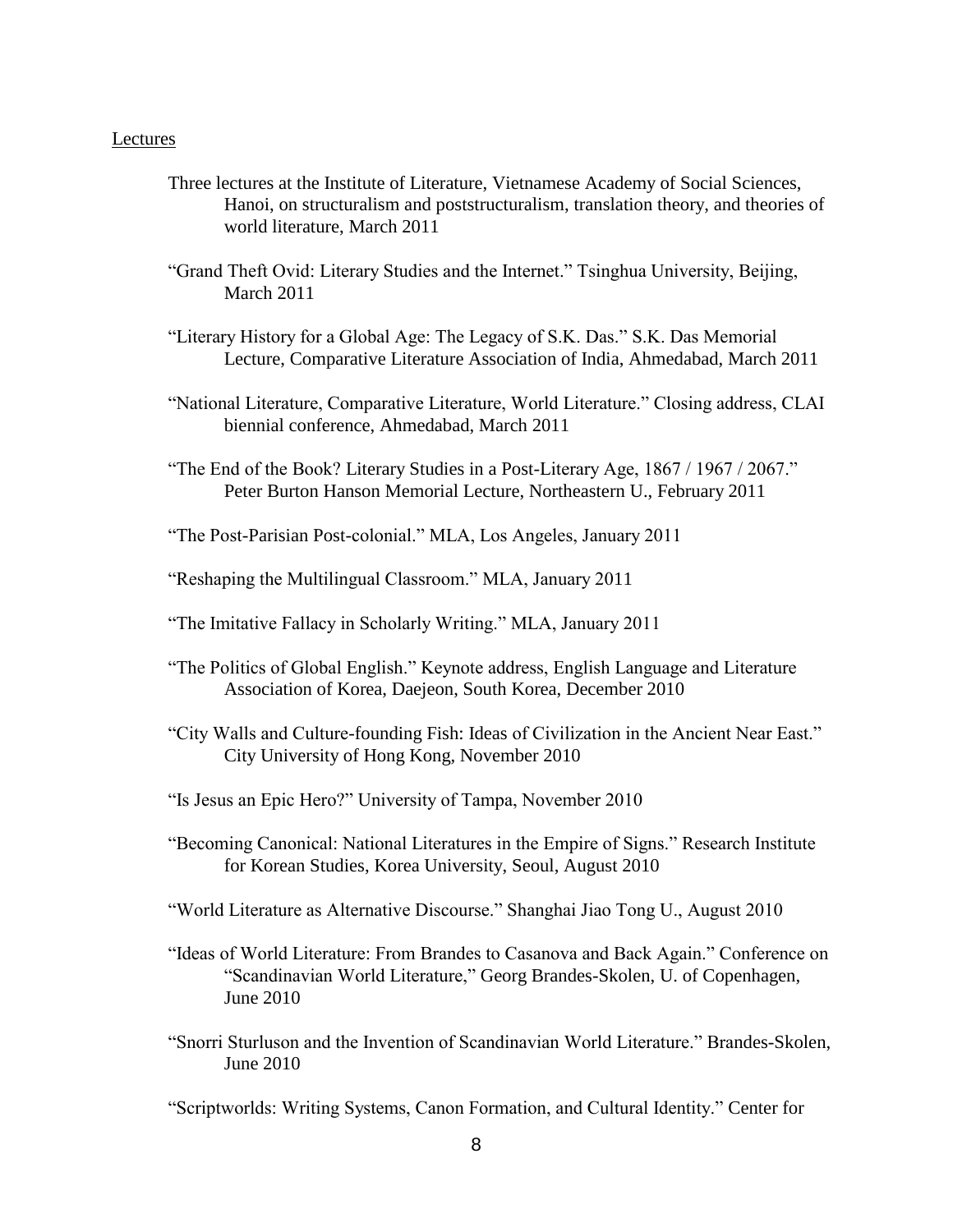Canon and Identity Formation, University of Copenhagen, June 2010. Revised version given at Institute of Literature, Hanoi, March 2011

- "The Voyage Out: World Literature as Alternative Discourse." Keynote address, conference on "*Weltliteratur*: Crossing Boundaries." University of Notre Dame, March 2010, and Dept. of Comparative Literature, U. of Copenhagen, June 2010
- "Literary Anthologies for a Post-Literary Age." Plenary address, "Anthologies" conference, Trinity College, Hartford, March 2010
- "Translating the Orient: From *The 1001 Nights* to Le Hip-hop." Jordan lecture, Wellesley College, March 2010. Earlier versions given at SUNY Binghamton, February 2009, and at Elizabethtown College, Pennsylvania, February 2008
- "Making It New in the Digital Age." Keynote address, conference on "Mapping the New," Qatar University, Doha, February 2010
- "Anatomy of Comparison: 1957 / 2010 / 2057." Northrop Frye Lecture, University of Toronto, February 2010. Revised version given at "Rethinking the Humanities," Universidade de Lisboa, May 2010
- "What Every Comparatist Needs to Know." MLA, Philadelphia, December 2009
- "World Literature in a Post-literary Age." Keynote address, world literature conference "In a Few Wor(l)ds," University of Wisconsin, Madison, December 2009
- "Foundational Translations: The Worldly Origins of National Classics." Keynote address, conference on "Foundational Texts," U. C. Santa Barbara, November 2009
- "Catalan beyond Catalonia." Conference on "Standing in the Shadows: Catalan Literature and English Translation," New York, October 2009
- "National Literatures in an Age of Globalization." Keynote talk, Association of Departments of English, Las Vegas, June 2009
- "World Literature in a College Setting." Kenyon College, May 2009
- "Writing Locally in a Global Language." Plenary discussion with Gish Jen and Elias Khoury, ACLA annual meeting, Harvard, March 2009
- "Comparing World Literatures." ACLA, Harvard, March 2009
- "Comparing the Literatures: What Every Comparatist Needs to Know." Northwestern University, March 2009

"How to Read World Literature." Simon Fraser University, Vancouver, March 2009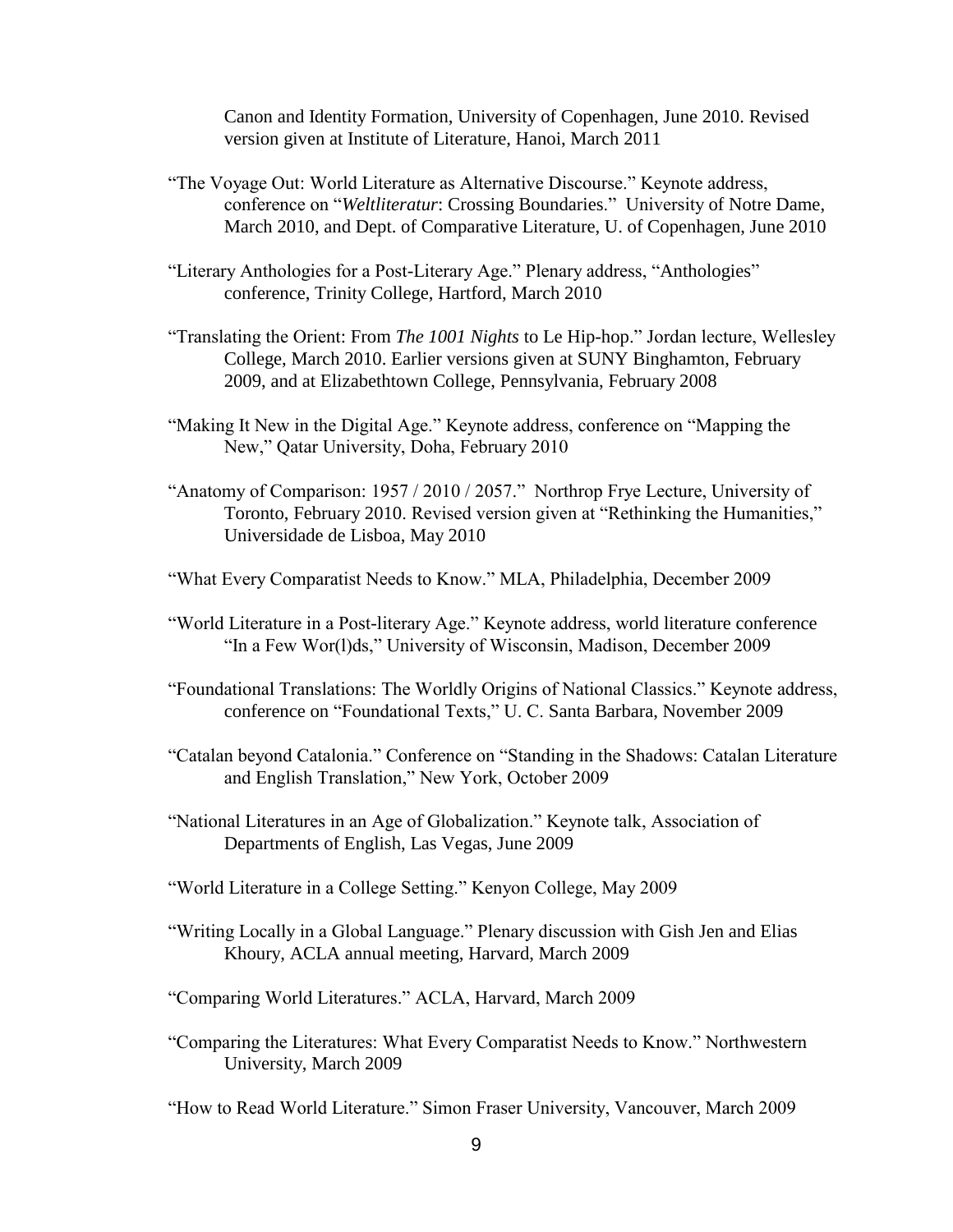"Literature and Globalization." Baruch College, CUNY, February 2009

- "After Exile: Comparative Literature in the Twenty-first Century." Versions given at University of Lisbon and at Bilgi University, Istanbul, December 2008
- "Comparative World Literature." Keynote speech, Chinese Comparative Literature Association triennial meeting, Beijing, October 2008
- "How to Read World Literature." Peking University, October 2008
- "On World Literature: Theory and Reading." Tsinghua University, Beijing, October 2008
- "How American Is World Literature?" Keynote speech, "*World Literature Today* and China" conference, Beijing, October 2008; other versions given at ACLA annual meeting, Long Beach, April 2008 and at MLA, Philadelphia, December 2009
- "Teaching World Literature." Rutgers, October 2008
- "A Rune of One"s Own: Negotiating Latinity in Medieval Europe." New York Anglo-Saxon Colloquium, NYU, April 2008, and Stanford University, April 2008
- "From Gilgamesh to Gigamesh: A Hero's Rebirth." Conference on "Epic Heroes Then and Now," Yale University, March 2008
- "Migratory Memories: From Snorri to K-Maro." European Science Foundation conference on "Literature for Europe," Vadstena, Sweden, May 2007
- Various readings and talks based on *The Buried Book*, April 2007 February 2008: Archaeology Institute of America program, New York City; Community Bookstore, Brooklyn; Labyrinth Books, New York; Yale University; Columbia University Seminar on Religion; U. S. Naval Academy, Annapolis
- "El Week-end en Guatemala: Joyce, Asturias, and the Mythic Method." ACLA annual meeting, Puebla, Mexico, April 2007
- "Viko in Paris: or, Le Vol du Discours Africain." School for Criticism and Theory annual conference, Columbia University, April 2007
- "Global Scripts and the Formation of Medieval Literary Culture." University of Toronto, March 2007
- "Scripture's Scripts: Writing, Religion, and Cultural Memory." NYU Center for Religion and Media, March 2007
- "What Madness to Think a Cloud Can Speak': Kalidasa Travels West." Jadavpur U.,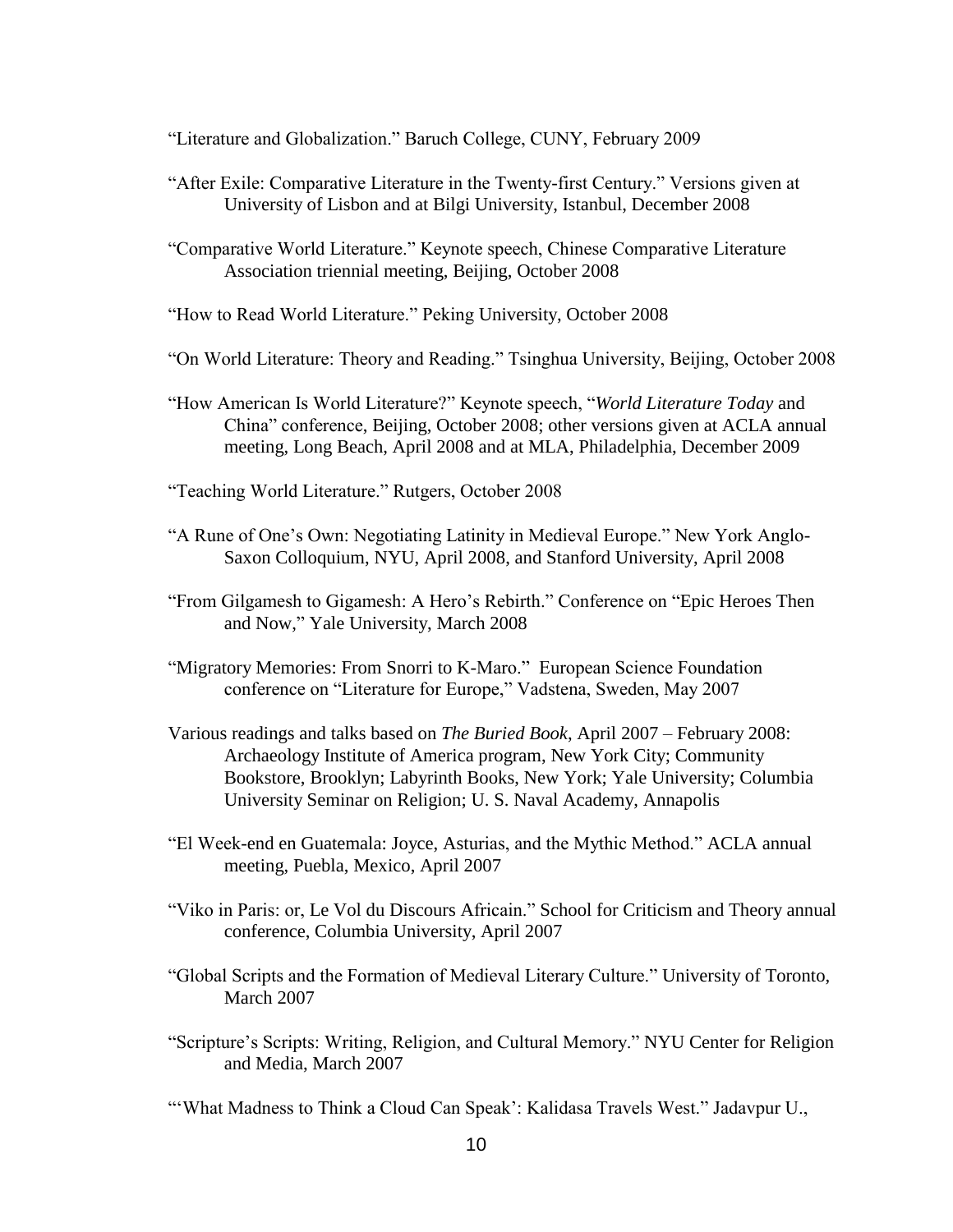Kolkata, January 2007. Previous version given at Cornell, March 2005, at City University of Hong Kong, April 2005, at the U. of Texas, Dallas, October 2006

- "Beyond English." Public lecture while Visiting Fellow, Department of English, Delhi University, January 2007
- "The Ph.D. Platypus." MLA, December 2006
- "Otherwise Engaged: Comparative Literature and the Clash of Cultures." Keynote address, conference on "Comparative Studies Out in the World," U. of Texas, Austin, October 2006
- "Global Regionalism." Keynote address, symposium on "Rethinking Europe," Katholiecke Universiteit Leuven, Belgium, June 2006
- "Teaching the Expanded Canon of World Literature." University of Nevada, Las Vegas, April 2006, and Northern Essex Community College, Massachusetts, May 2006
- "Animal Gods and Talking Animals: Metamorphoses in the Egyptian "Tale of Two Brothers." ACLA annual meeting, Princeton, March 2006
- ""Oh, That My Enemy Would Write a Book": *Job* and the Babylonian Theodicy." "Translatio" Conference, Columbia University, March 2006. Revised version given at MLA, December 2006
- "Scriptworlds: Global Scripts and the Formation of World Literature." Versions given at Yale University, February 2006, and at Harvard University, May 2006
- "Anglo-Normans and Indo-Anglians: Varieties of British Literature from Marie de France to G. V. Desani." MLA, Washington, December 2005
- "*Job* in Exile." Literature Humanities Colloquium, Columbia, November 2005
- "Secular Criticism Meets the World." Edward W. Said Memorial Lecture, American University, Cairo, November 2005
- "Archaeology and Imperialism: *Gilgamesh* after *Orientalism*." American University, Cairo, November 2005
- "Translating the World." Conference on Translation, Columbia Univ., September 2005
- "Beyond English: Teaching with and against Translation." Plenary panel, MLA joint ADE/ADFL summer session, Washington DC, June 2005; revised versions given at MLA, December 2005, and at ACLA, Princeton, March 2006

"*Ulysses* without Fear." Community Bookstore, Brooklyn NY, June 16, 2005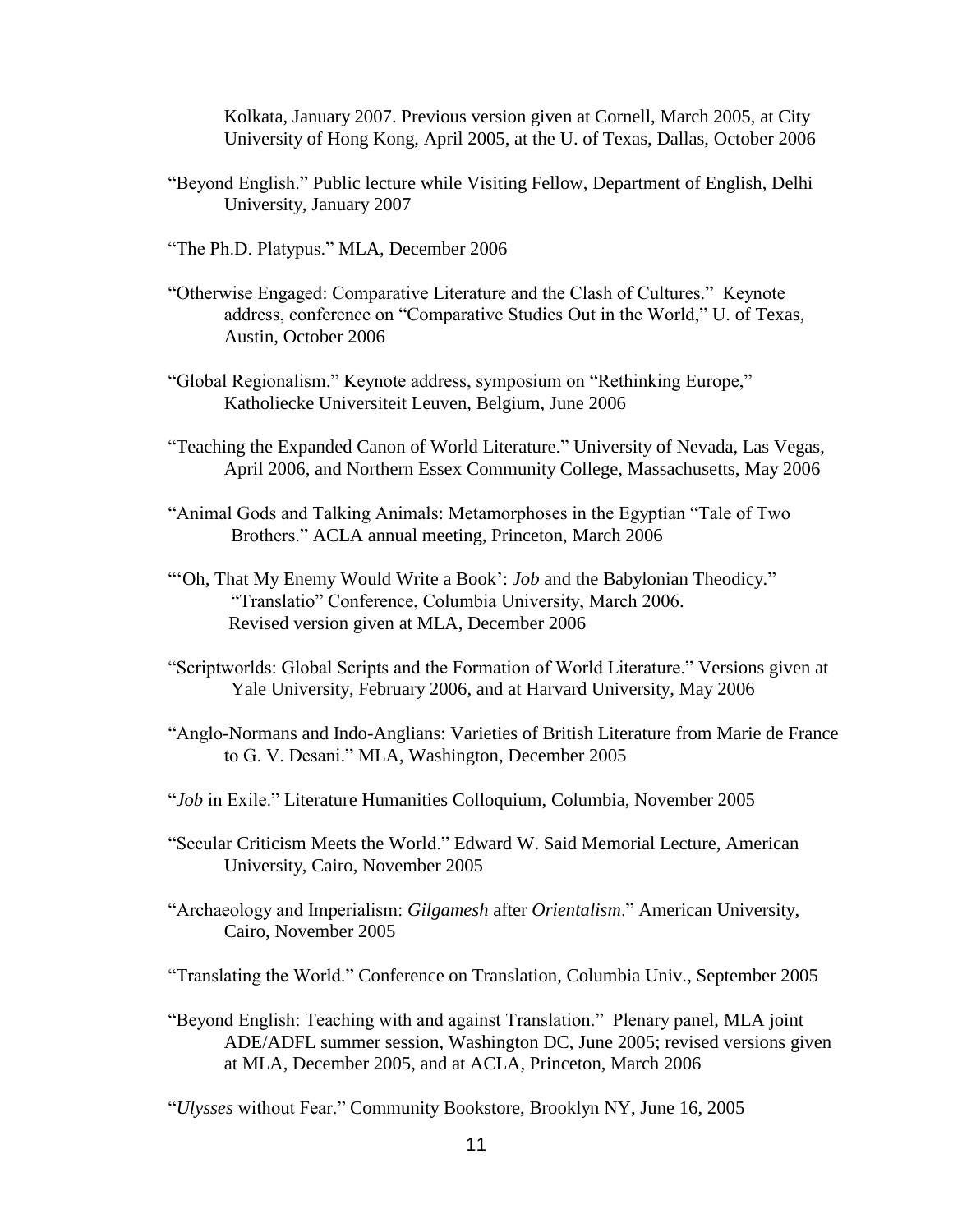- "Major Powers and Minor Literatures: The Cultural Politics of *Weltliteratur*." University of Utrecht, and Justus-Liebling Universität, Giessen, May 2005. Revised version given at University of Bucharest, October 2008
- "Teaching World Literature Today." Yale University, March 2005
- "'Was He Large?': The Politics of Imperial Memory in Late Modernism." ACLA annual meeting, Pennsylvania State University, March 2005
- "Scriptworlds: Writing Systems and the Formation of World Literature." Tel Aviv University, February 2005. Also given at City University, Hong Kong, April 2005, and at SOAS, University of London, May 2005
- "Writing Across Cultures." Jerusalem Book Fair, February 2005
- "Saddam"s Gilgamesh: Reading World Literature Today." Matheson Memorial Lecture, Washington University, St. Louis, February 2005. Versions given at Hebrew U., Jerusalem, February 2005; at North Carolina State U., April 2005; and at City University of Hong Kong, April 2005
- "Philology in the Face of Fascism: Strategies of Response in Curtius, Auerbach, and Spitzer." Yale University, Colloquium on "Art and Answerability," January 2005, and at a Columbia University conference on Comparative Literature, March 2006
- "The Post-Canonical Canon: Hypercanon, Anti-canon, Shadow Canon." Versions given at the CUNY Graduate Center, December 2004; at MLA, Philadelphia, December 2004; and at Fordham University, January 2005
- "The Cultural Politics of *Weltliteratur*: Goethe, Meltzl, and Posnett." Institute of Literary Studies, Hungarian Academy, Budapest, November 2004
- "Modernism and Its Enemies: Portraits of the Artist from Woolf to Wodehouse." Eötvös Loránd University, Budapest, November 2004. Also given at the University of Heidelberg, May 2005, and at Delhi University, January 2007
- "Where Is World Literature?" Swedish Research Council symposium on Transcultural Literary History, Stockholm, November 2004
- "Language, Script, and Manuscript: The First Global Literatures." University of Washington, Seattle, October 2004
- "Epic Grief: The Cost of Heroism in Homer and the Ancient Near East." Reed College, Oregon, October 2004
- "Saddam"s Gilgamesh: World Literature Today." Chancellor"s Lecture, Louisiana State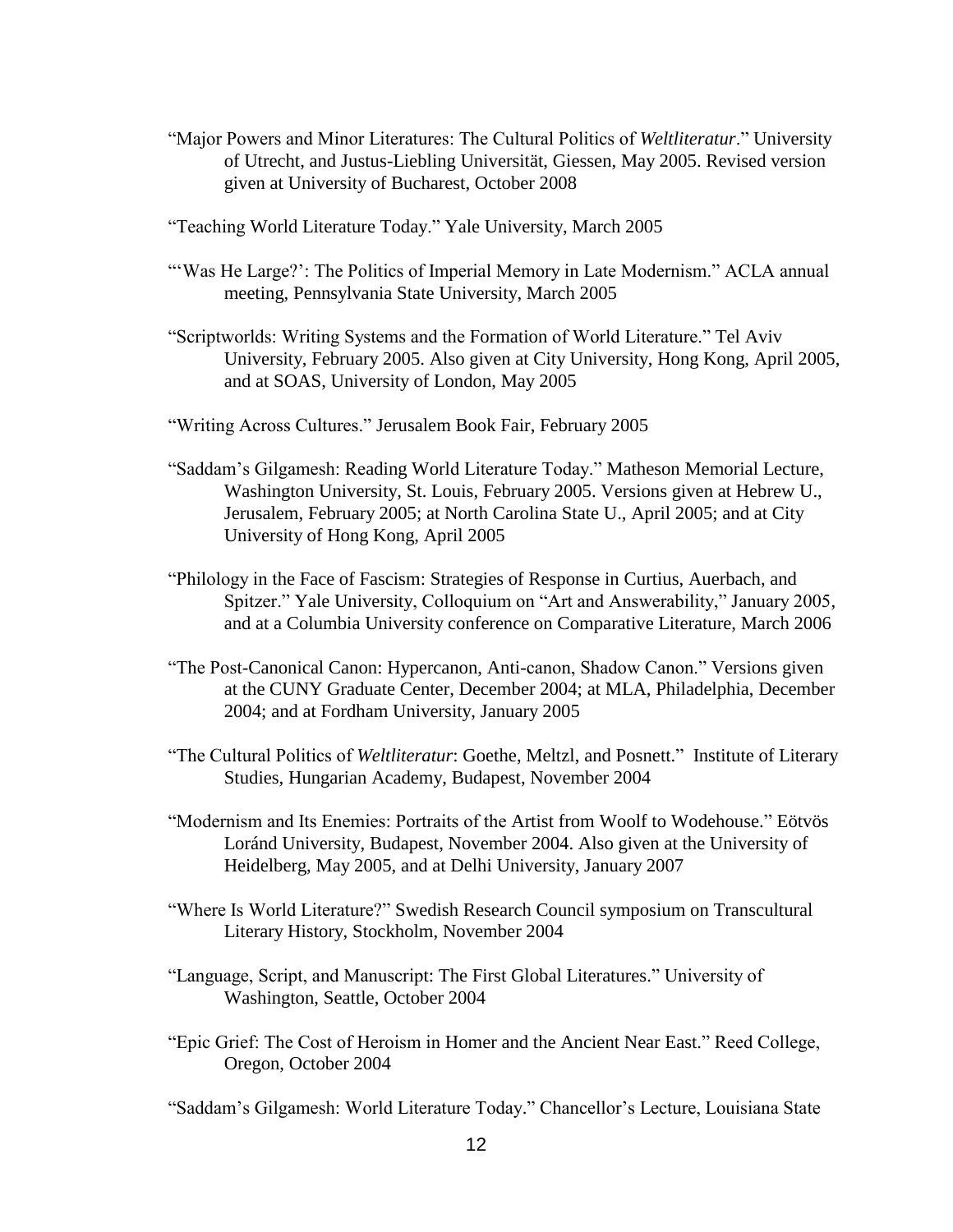University, Baton Rouge, October 2004

- "What Is World Literature?" Versions delivered at Case Western U., at Creighton University, and at the University of Nevada at Las Vegas, September 2004
- "Paris, Texas: Romance Studies in American Context." Duke University, April 2004
- "Oddly Connect: Writing Against the Canon." University of Toronto, April 2004
- "The Buried Book: Networks of Antiquity in Egypt and Greece." ACLA, Ann Arbor, April 2004
- "Halving It All: The Double Life of a Teaching Scholar." Princeton University, March 2004
- "Modernism and Its Enemies." Barnard College, March 2004
- "From the Old World to the Whole World: Teaching World Literature Today." Brookdale Community College, March 2004
- "The Three Faces of Comparative Literature." U. of California, Irvine, January 2004
- "The Postcanonical Canon." MLA, San Diego, December 2003
- "What Isn"t World Literature? Problems of Selection, Definition, Presentation." MLA, San Diego, December 2003, and George Mason University, March 2004
- "Teaching the World." Auburn University, Auburn, Alabama, October 2003.
- "The Road of Excess: Comparative Literature at a Double Crossroads." ACLA Presidential Address, San Marcos CA, April 2003
- "All the World in the Time: British Literature Today." Texas Community College Association, Austin, February 2003
- "Three Myths about Interdisciplinarity." William Paterson College, February 2003
- "Innocence Abroad: From Ethnic Cleansing to Postmodern Play in *Dictionary of the Khazars*." MLA, New York, December 2002
- "The Quest for the Historical Gilgamesh." MLA, New York, December 2002
- "What Is World Literature?" Keynote address, Southern Comparative Literature Association annual meeting, University of Alabama, October 2002
- "Translating Kalidasa Across Cultures." ACLA annual meeting, San Juan, April 2002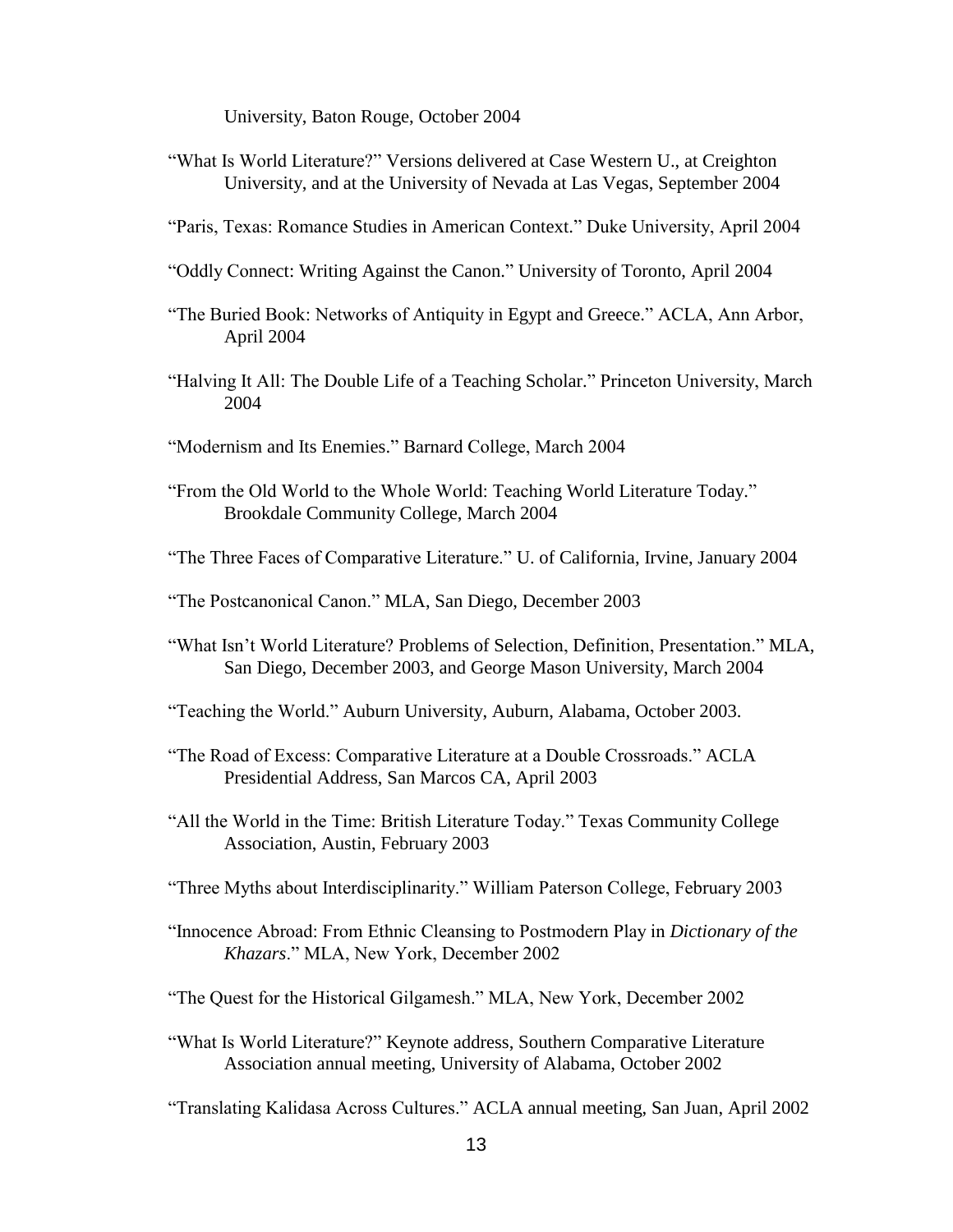"Scholarship in the World." Keynote address, conference on "What to Do with the Ph.D.?" NYU, February 2002

"The Corporate University." Emory University, February 2002

"Disciplinary Nationalism in an Interdisciplinary World." Keynote address, Council of Colleges of Arts & Sciences annual meeting, Washington DC, November 2001

"Tenochtitlan Before and After Cortés." ACLA annual meeting, Boulder, April 2001

- "*Weltliteratur* and the World." Pennsylvania State University, March 2001
- "'Wodehouse and Tolstoy, Not Bad but Not Good': English Abroad." Conference on Global English, University of Virginia, February 2001
- "The Other Colonial America: Reading Ritual in 17<sup>th</sup>-century Mexico." Yale American Studies Colloquium, January 2001
- "The Worlds of World Literature." MLA, Washington DC, December 2000
- "New Worlds for Old: Inventing the Past from Mesopotamia to Mesoamerica." MIT, November 2000
- "The Changing Cultures of K through . . . 22." Inaugural lecture, Center for the Scholarship of Teaching, Michigan State University, November 2000
- "World Literature Today: From the Old World to the Whole World." Harvard University Humanities Center, October 2000
- Half a dozen readings from *Meetings of the Mind*, Barnes & Noble and Borders bookstores (New York, New Haven, Philadelphia), October-November 2000
- "The Intertwined Cultures of the Human Sciences." Keynote address, "Re-envisioning the Ph.D." conference, Univ. of Washington, Seattle, April 2000
- "National Internationalism and the Origins of Comparative Literature." Princeton University Colloquium on Comparative Literature, March 2000
- "Our Mentors, Our Tormentors: Scholarly Training and the End of Discipleship." Plenary address, American Association for Higher Education conference on "*Scholarship Reconsidered* Reconsidered," New Orleans, February 2000
- "Out of your Sanscreed into Our Aryan: Sanskrit Commentary in American Hands." ACLA annual meeting, Yale University, February 2000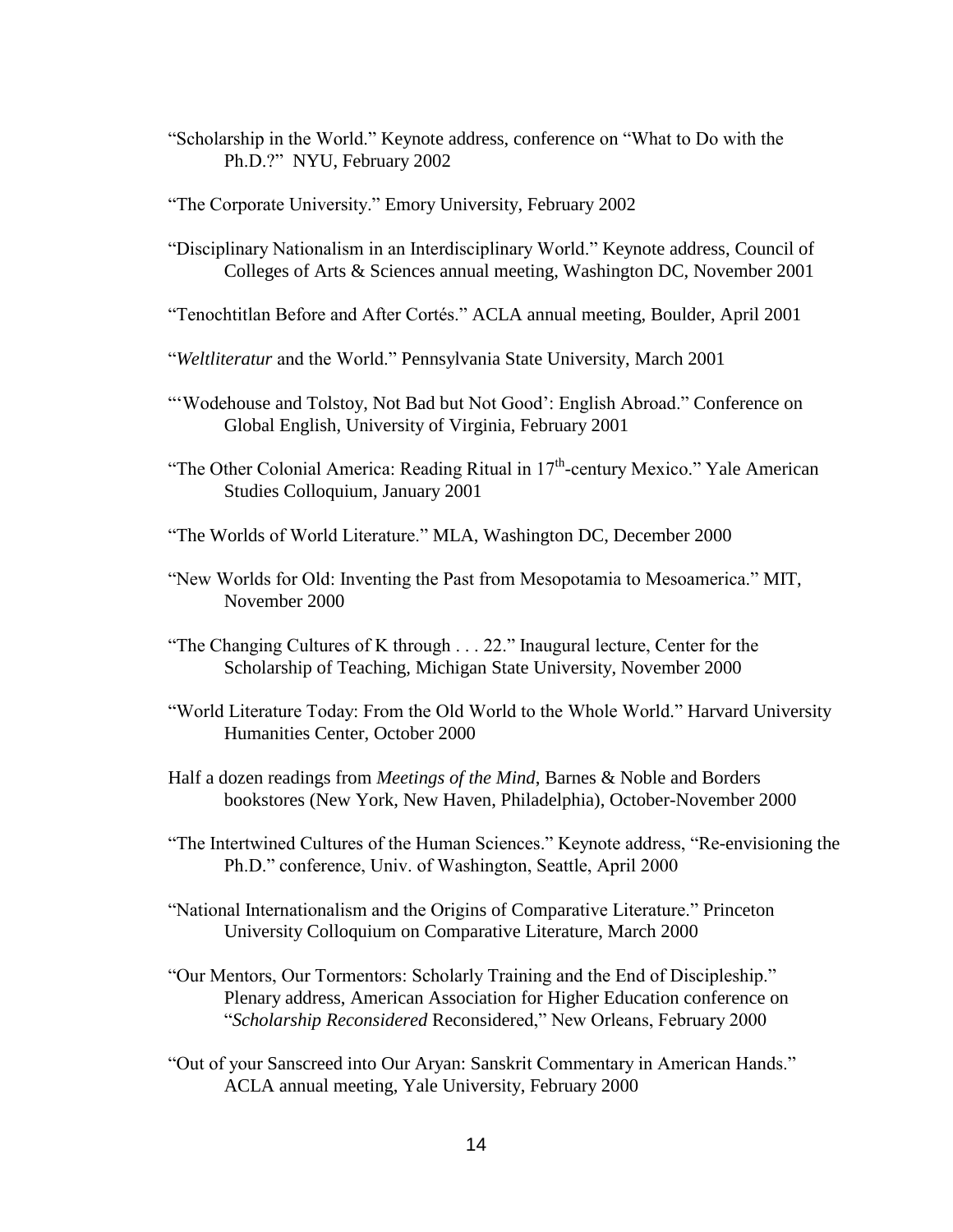"Goethe in the Necropolis: Reading World Literature Today." Princeton, February 2000

- "National Culture, International Theory." Federal University, Rio de Janeiro, June 1999
- "The Ends of Collaboration." Plenary address, conference on interdisciplinary research, Trinity College, Dublin, May 1999
- "Teaching beyond the University." Drexel University, April 1999
- "The Afterlife of Mechthild von Magdeburg." ACLA, Montreal, April 1999
- "British Literary History Today." Rutgers University, March 1999
- "What Is World Literature?" Princeton University, February 1999
- "All the World in the Time." Conference on the discipline of comparative literature, Yale University, February 1999
- "A New Literary Geography: British Literary History Today." MLA, December 1998
- "Intraculturalism: Comparative Study Within National Contexts." CUNY Graduate Center, November 1998
- "Scholarship in the Twenty-first Century." Keynote address for "Scholarship Unbound," a conference at Oregon State University, October 1998
- "Great Things of Us Forgot: The Changing Shape of Our Literary Past." Columbia College Dean"s Day, April 1998
- "My Elder Sister Xochiquetzal: Brother Hernando and the Goddess of Love." ACLA annual meeting, Austin Texas, March 1998
- "Antiquity and Modernity in the Ancient Near East." Plenary talk at "A Future for the Past: Ancient Studies in the Modern University," NYU, February 1998
- "Comparative Literature and the Rebirth of Nationalism." MLA, Toronto, Dec. 1997
- Panelist on President's plenary panel on the future of Comparative Literature, International Comparative Literature Association meeting, Leiden, August 1997
- "National Internationalism and the Rise of Comparative Literature: Friedrich Nietzsche and H. M. Posnett." ICLA meeting, Leiden, August 1997
- "Mutability in Nahuatl Poetry." ACLA annual meeting, Puerto Vallarta, April 1997
- "A Traitor to Her Racists: Rigoberta Menchú and the Myth of Mayan Identity."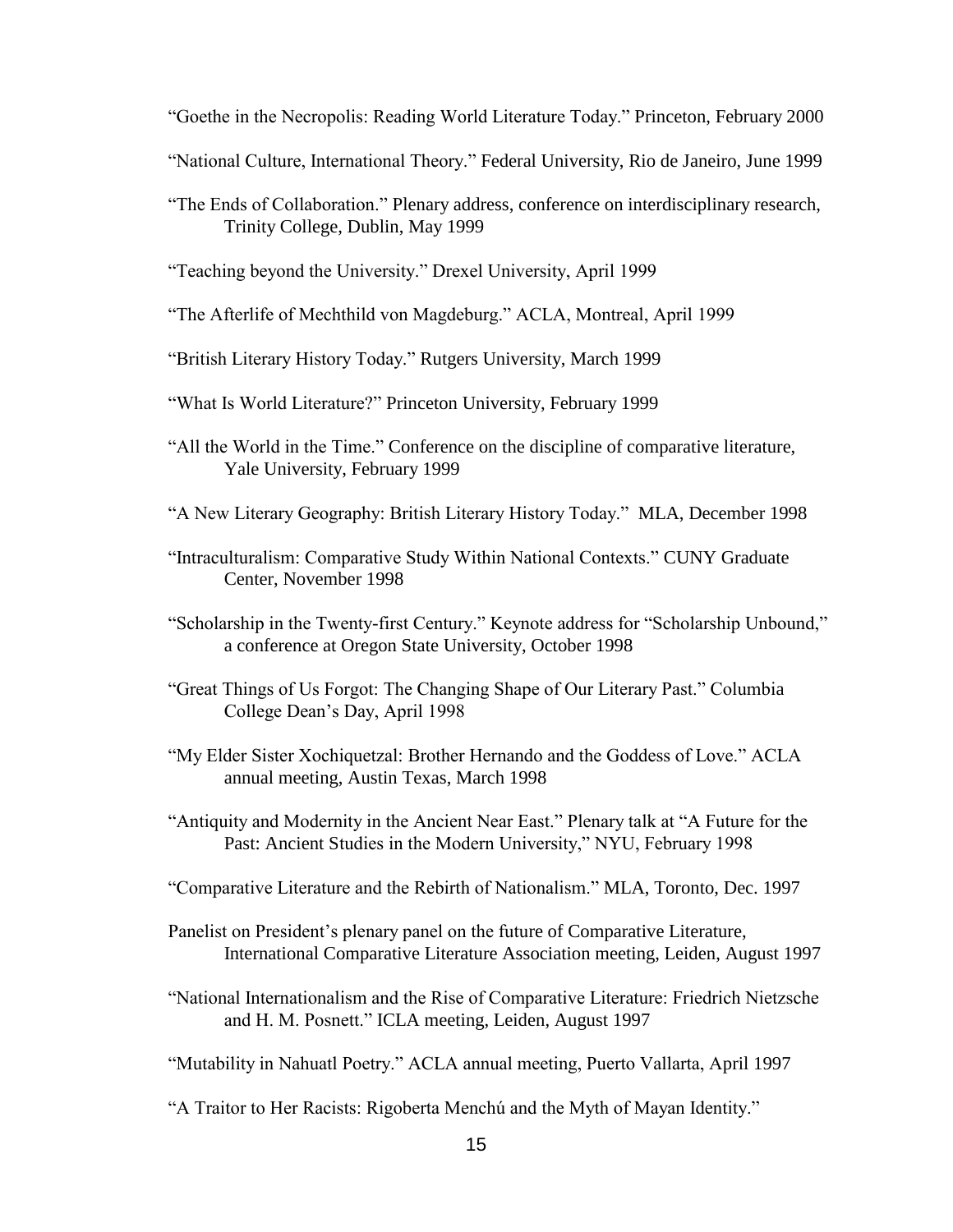SUNY Stony Brook, December 1996

- "Literary Study and the End of Discipleship." Baldwin/Dahl Memorial Lecture, Dept. of Comparative Literature, Yale University, April 1996
- Respondent, panel on Research in Classical Studies, Classical Association of the Atlantic States annual meeting, Baltimore, April 1996
- "Philology in the Face of Fascism: Curtius and Spitzer." ACLA annual meeting, Notre Dame, March 1996
- Keynote speaker, Georgetown U. faculty retreat based on *We Scholars*, February 1996
- ""Can Classics Die?" in Context." George Washington University Seminar on Ancient Mediterranean Cultures, November 1995
- "Traveling Theory Comes Home." Conference on "World Wide Webs: Comparative Literature in the Global Field," NYU, November 1995
- "The Afterlife of Mechthild von Magdeburg: From Vernacular to Latin and Back." European Science Foundation conference on Women in the Christian Tradition, Mont Sainte-Odile, France, October 1995

"The End(s) of Comparative Literature." University of Pennsylvania, April 1995

- "The Closing of the American Bible." Indiana University, Bloomington, January 1995
- "The Afterlife of Mechthild von Magdeburg." ACLA annual meeting, March 1994
- "The Canon of Jewish Studies." Jewish Theological Seminary, March 1994
- "The Ape behind the Camera: Technologies of the Self in Buster Keaton"s *The Cameraman*." Cinema Studies Association panel, MLA, December 1993
- "The Ethnic Ethnographer." ACLA annual meeting, Bloomington, March 1993
- "Desert/Islands in Walcott"s *Omeros*." African Literature Association annual meeting, Guadeloupe, April 1993
- "A Short History of Androgyny: From Professor von X to Virginia Woolf." Conference on Gender at the Fin de Siècle, Columbia, November 1992

"Auerbach in Exile." ICLA, Tokyo, August 1991

"Auerbach and the Problem of History." ACLA annual meeting, Pennsylvania State University, March 1990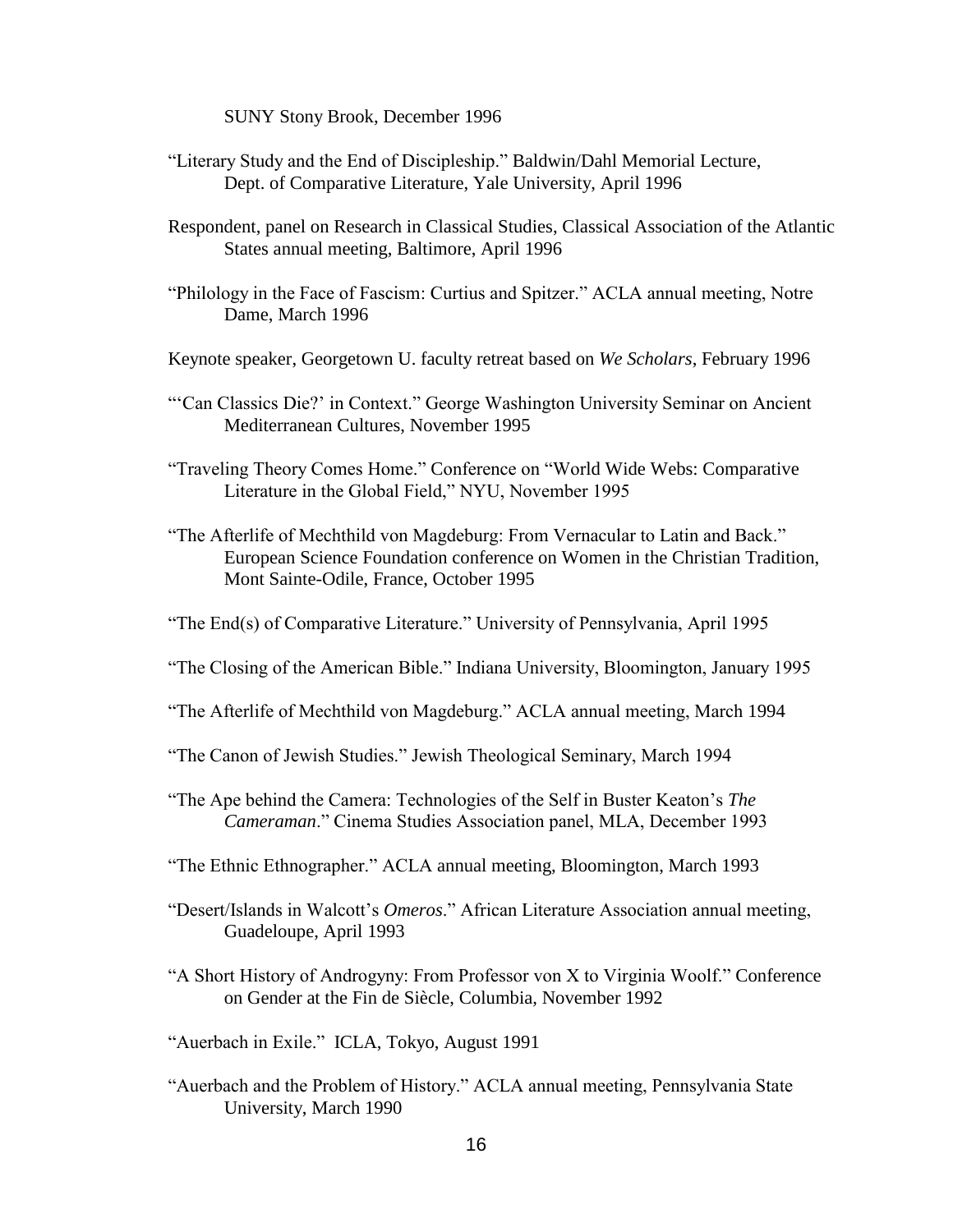"David as Goliath: The Three Versions of the David Story." Fordham, May 1989

"Translation and the Curriculum." ACLA annual meeting, Brandeis, March 1989

"The Hermeneutics of Gender in Bernard of Clairvaux." Conference on "Images of Sainthood," Barnard, November 1987

"Euripides versus Sophocles." Columbia College Dean"s Day, April 1987

"Postmodernism and New Historicism." Graduate School Dean"s Day, February 1987

"Art and Underworld in the Modernist Epic." NYU, November 1985

"Allegory in Theory." Columbia College Dean"s Day, March 1985

"The Optics of Autobiography." MLA session on Proust and Ruskin, December 1984

"The Rhetoric of Allegory." Conference on Kenneth Burke, Temple U., March 1984

"Heschel and Midrash." Conference on Judaism and Quakerism, New York, Oct. 1983

"Beyond Good and Evil in *Don Giovanni*." Yale, November 1982

## Recent Courses (2000-10)

The Critic in Culture Critical Reading, Critical Writing History of Literary Criticism Comparative Modernism Joyce and Company The Symbolist Tradition The Historical Novel after Modernism Novel and Anti-Novel Global English Literature Introduction to Comparative Literature and Society (with Sheldon Pollock) Wisdom Literatures (with Wiebke Denecke) Border Crossings and Double Identities (with Orhan Pamuk) Introduction to Comparative Literature (with Karen Thornber) Literature 10: Writing Across Cultures (with Stephen Owen)

## Professional Activities

Lead literary adviser for "Invitation to World Literature," a thirteen-part half-hour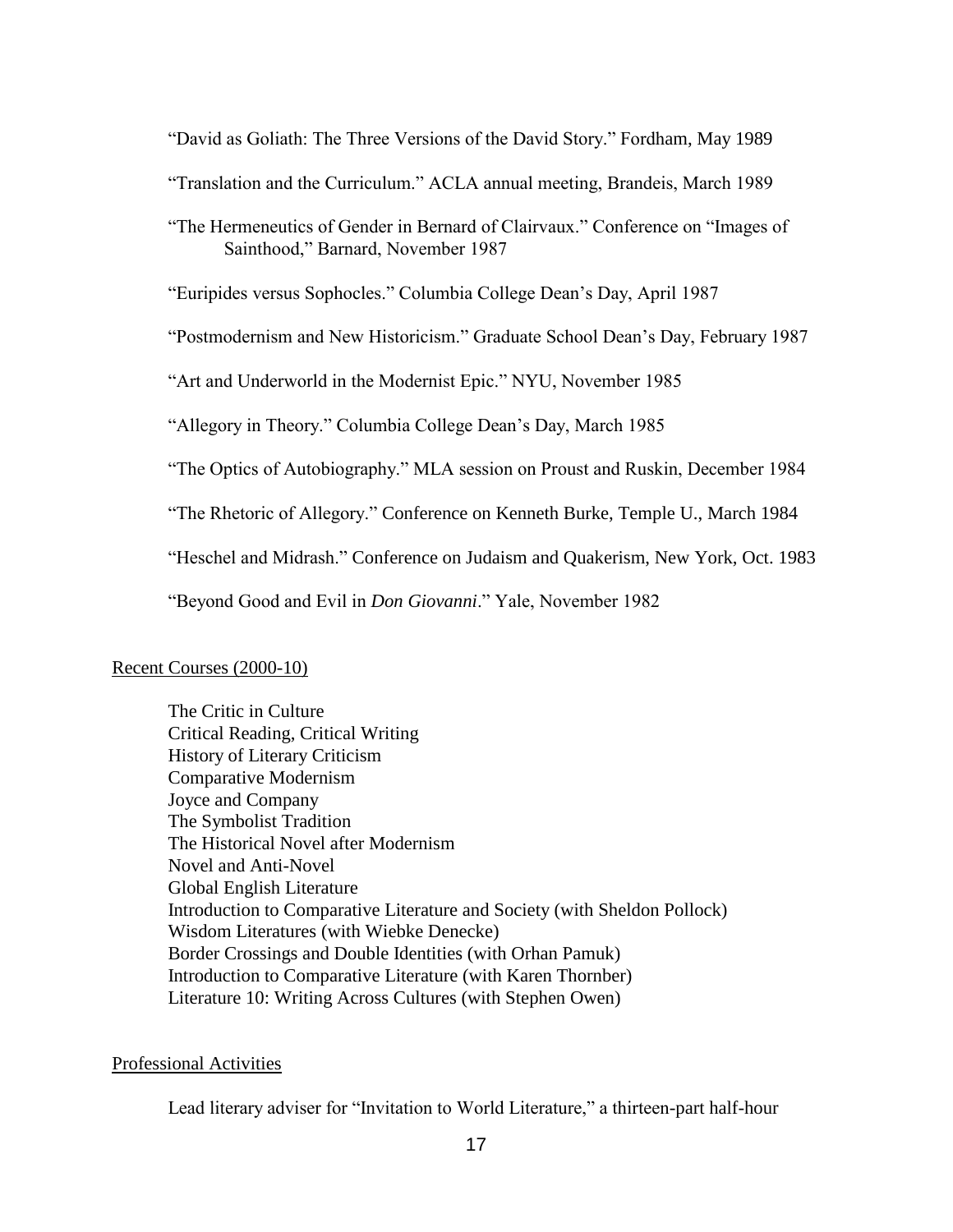television/DVD/web series produced by WGBH, Boston, with funding from the

Annenberg Foundation, broadcast nationally in fall 2010

Honorary Guest Professor, Shanghai Jiao Tong University, 2010-

Co-director (with Wang Ning) of the Fifth Sino-American Bilateral Symposium on Comparative Literature, "Comparative Literature in the Phase of World

- Literature." Shanghai Jiao Tong University, August 2010
- Conference committee, ACLA annual meeting, New Orleans, April 2010
- Conference director, ACLA annual meeting, Harvard, March 2009;
	- organizer of a seminar on "Comparative World Literature," with further sessions at ACLA 2010 in New Orleans and at ICLA 2010 in Seoul
- Member, Stockholm Collegium of World Literary History, 2009-
- Conference co-director (with E. Efe Çakmak), "World Literature in Between," Bilgi University, Istanbul, December 2008
- Member, PEN, 2008-
- Member, Ad Hoc Committee on the Annual Convention, MLA, 2006-09
- Member, Executive Committee, MLA Division on Literature and Religion, 2003-7 (chair, 2005); organizer or co-organizer of various MLA panels for the Division: "Literary Syncretism" (2004), "From Moses to Muhammad" (2005), "Wisdom and Anti-Wisdom" (two panels for 2006)
- Participant in two MLA "What's the Word?" radio broadcasts, one on anthologies (2001), one on *The Epic of Gilgamesh* (2008)
- Interviewed on BBC Radio 4 for a program on *Gilgamesh* in a series "A History of the World in 100 Objects," broadcast March 1, 2010
- Board Member, Association of Departments and Programs of Comparative Literature, 2005-09
- Editorial board memberships:
	- *Comparative Literature Studies*
	- *Comparative Literature in China*
	- Textxet: Studies in Comparative Literature (Rodopi)

*Translation*

- Conference co-director, "Translatio: Translation and Cultural Appropriation in the Ancient World," Columbia University, March 3-4, 2006
- Board member, Center for the Ancient Mediterranean, Columbia, 2004-08

President, American Comparative Literature Association, 2001-2003; Vice President, 1999-2001

Member, Advisory Board, Carnegie Foundation Initiative on the Doctorate, 2002-05 Member, ICLA Research Committee on Literature and Cultural Identity, 1997-99

Chair, Department of English and Comparative Literature, Columbia, 1996-99;

Director of Graduate Studies, 1991-95 and 2001-04

Member of the ACLA"s Board of Advisers, 2011-14, and previously in 1993-97; chair of conference committee, member of committees on constitution and on curriculum Conference director, 1997 ACLA annual meeting, Puerto Vallarta, Mexico, April 1997

Conference director, 1992 ACLA annual meeting, Columbia University, April, 1992

Consultant to *The Norton Anthology of World Literature*, on Mesoamerica, 1994 Board member, Society for Critical Exchange, 1991-95

Member of the Interdepartmental Committee on Comparative Literature, Columbia